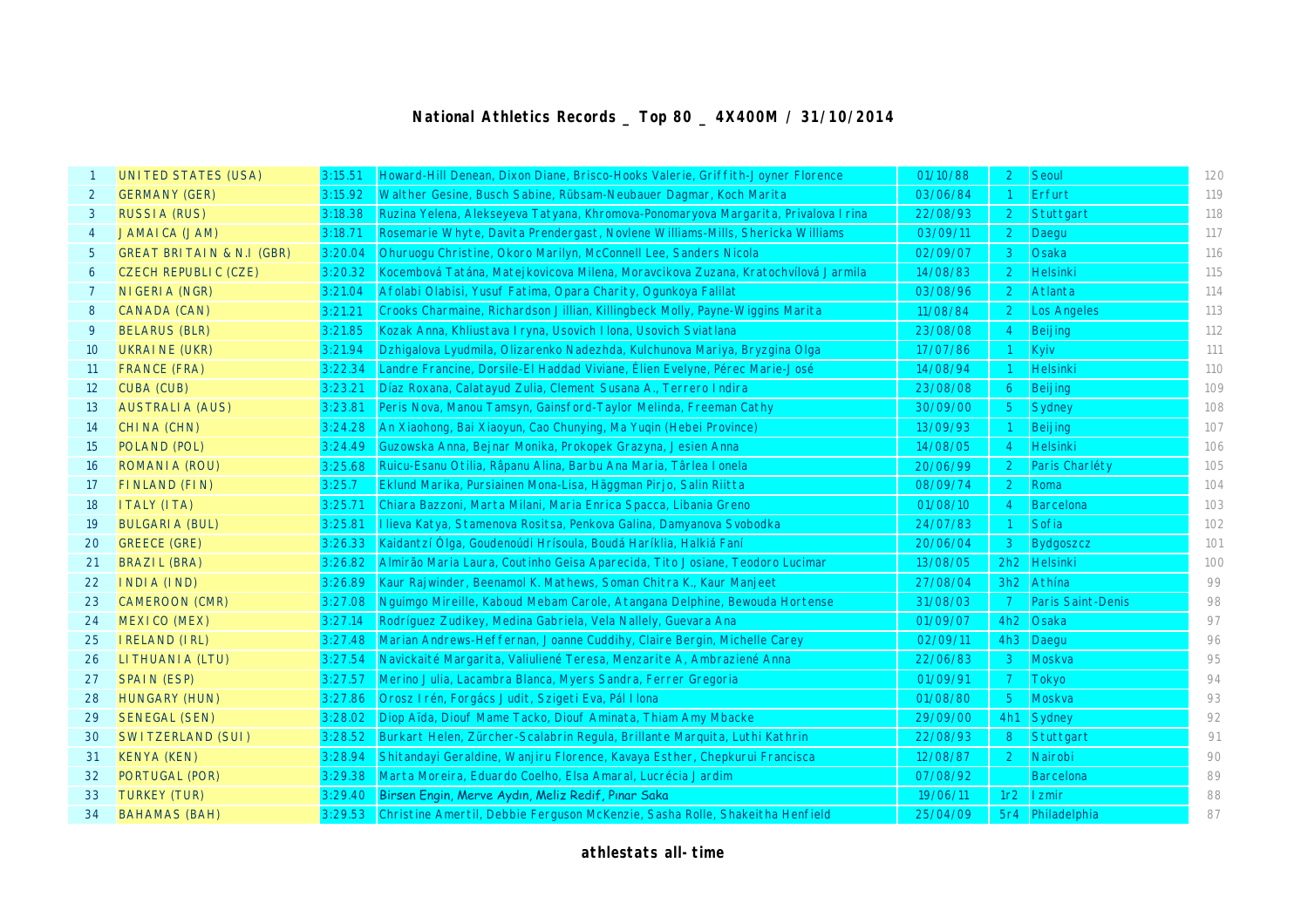| 35 | <b>COLOMBIA (COL)</b>     | 3:29.94 | Princesa Oliveros, Norma González, Evelyn Aquilar, Yennifer Padilla           | 28/10/11 | $\mathbf{3}$   | Guadalajara           | 86 |
|----|---------------------------|---------|-------------------------------------------------------------------------------|----------|----------------|-----------------------|----|
| 36 | <b>KAZAKHSTAN (KAZ)</b>   | 3:30.03 | Marina Maslenko, Viktoriya Yalovtseva, Margarita Matsko, Olga Tereshkova      | 26/11/10 | 2 <sup>1</sup> | Guangzhou             | 85 |
| 37 | <b>SOUTH AFRICA (RSA)</b> | 3:30.12 | Febbraio Surita, Schoeman Adri, Seyerling Heide, Wittstock Estie              | 18/07/04 | $\overline{2}$ | <b>Brazzaville</b>    | 84 |
| 38 | <b>JAPAN (JPN)</b>        | 3:30.17 | Aoki Sayaka, Chiba Asami, Kubokura Satomi, Kida Mayu                          | 01/09/07 | 6h2            | Osaka                 | 83 |
| 39 | LATVI A (LAT)             | 3:30.2  | A. Dundere, S. Štūla, I. Barkāne, I. Drēviņa                                  | 30/07/75 |                | Moskva                | 82 |
| 40 | TRI NI DAD & TOBAGO (TRI) | 3:30.64 | Shawna Fermin, Sparkle McKnight, Ramons Modeste, Aleena Brooks                | 07/07/13 | $\overline{1}$ | Morelia               | 81 |
| 41 | <b>BELGIUM (BEL)</b>      | 3:30.70 | Lea Alaerts, Regine Berg, Anne Michel, Rosine Wallez                          | 31/07/80 |                | Moskva                | 80 |
| 42 | <b>BARBADOS (BAR)</b>     | 3:30.72 | Joanne Durant, Andrea Blackett, Melissa Straker, Tanya Oxley                  | 30/07/99 | $\mathbf{3}$   | Winnipeg              | 79 |
| 43 | PUERTO RICO (PUR)         | 3:30.81 | Castro Militza, Harrison Yvonne, Moya Sandra, Ortiz Yamelis                   | 11/08/01 | 7h1            | Edmonton              | 78 |
| 44 | <b>BOTSWANA (BOT)</b>     | 3:31.27 | Goitseome Seleka, Lydia Mashila, Oarabile Babolayi, Amantle Montsho           | 01/07/12 | $\overline{2}$ | Porto Novo            | 77 |
| 45 | <b>SWEDEN (SWE)</b>       | 3:31.28 | Björkman Emma, Klüft Carolina, Stuhrmann Ellinor, Aruhn Lena                  | 19/06/05 | $\overline{1}$ | Gävle                 | 76 |
| 46 | <b>SLOVENIA (SLO)</b>     | 3:32.50 | Puc Anja, Batageli Jolanda, Veit Sabina, Langerholc Brigita                   | 24/07/07 | 3 <sup>1</sup> | Milano                | 75 |
| 47 | NORWAY (NOR)              | 3:32.76 | Trine Rugsveen, Lisbeth Andersen, Mona Karin Riisnes, Sølvi Olsen Meinseth    | 31/08/91 |                | <b>Tokyo</b>          | 74 |
| 48 | NETHERLANDS (NED) #       | 3:32.84 | Marit Dopheide - Anna Voskamp - Nicky van Leuveren - Madiea Ghafoor           | 22/06/14 | $\overline{2}$ | Braunschweig          | 73 |
| 49 | <b>GRENADA (GRN)</b>      | 3:32.99 | George Kishara, Bernard-Thomas Neisha, Morain Jackie-Ann, Regis-Buckels Hazel | 06/07/03 | 2 <sup>1</sup> | St George's           | 72 |
| 50 | <b>ISRAEL (ISR)</b>       | 3:32.99 | Lenskiy I rina, Gnezdilov Svetlana, Morad Anat, Tkach Anna                    | 30/08/03 |                | 7h3 Paris Saint-Denis | 71 |
| 51 | <b>UZBEKI STAN (UZB)</b>  | 3:33.07 | Vorobyeva I., Piskunova Yelena, Kremlyova Yekaterina, Senkina Natalya         | 18/05/00 | $\overline{1}$ | <b>Bangkok</b>        | 70 |
| 52 | <b>THAILAND (THA)</b>     | 3:33.16 | Pornpan Hoemhuk, Atchima Eng Chuan, Karat Srimuang, Treewadee Yongphan        | 02/10/14 | $\overline{4}$ | <b>Incheon</b>        | 69 |
| 53 | <b>VIETNAM (VIE)</b>      | 3:33.20 | Thi Huyen Nguyen, Thi Thuy Nguyen, Thi Oanh Nguyen, Thi Lan Quach             | 02/10/14 | 5 <sup>5</sup> | <b>Incheon</b>        | 68 |
| 54 | LIBERIA (LBR)             | 3:33.24 | Phobey Kutu-Akoi, Raasin McIntosh, Angele Cooper, Kou Luogon                  | 01/07/12 |                | Porto Novo            | 67 |
| 55 | <b>VENEZUELA (VEN)</b>    | 3:34.30 | Álvarez Wilmary, Alfonso Ángela Elisabeth, García Yusmelys, Pacheco Eliana    | 22/06/03 | 2 <sup>1</sup> | Barquisimeto          | 66 |
| 56 | <b>UGANDA (UGA)</b>       | 3:34.41 | F. Kyakutema, E. Adiru, Ed. Nakiyingi, G. Buzu                                | 12/08/87 |                | Nairobi               | 65 |
| 57 | <b>AUSTRIA (AUT)</b>      | 3:34.42 | S. Schninzel, H. Burger, A. Mühlbach, C. Wildschek                            | 20/06/76 |                | Südstadt              | 64 |
| 58 | CROATIA (CRO)             | 3:34.44 | Parlov Sandra, Banovic Anita, Perišic Vanja, Grgic Danijela                   | 24/06/07 | $\overline{1}$ | Zenica                | 63 |
| 59 | <b>NEW ZEALAND (NZL)</b>  |         | 3:34.62 Portia Bing, Brooke Cull, Zoe Ballantyne, Louise Jones                | 01/08/14 |                | 6h2 Glasgow           | 62 |
| 60 | DOMI NI CAN REP (DOM)     | 3:34.73 | Raysa Sanchez, Diana Taylor, Rosa Fabian, Yolanda Osana                       | 17/07/11 |                | Mayagüez              | 61 |
| 61 | SUDAN (SUD)               | 3:34.84 | El Jack Nawal, Omer Jomaa Fayza, Musa Hind, Adam Muna Jabir, Bakhit Amina     | 22/07/07 | 3              | Alger                 | 60 |
| 62 | <b>MADAGASCAR (MAD)</b>   | 3:35.02 | A. Jonary, Razaiaromalala, M. Rahanitraniriana, O.P. Ratsimbabazafy           | 05/09/97 |                | Antananarivo          | 59 |
| 63 | ST KITTS & NEVIS (SKN)    | 3:35.12 | Tamara Wigley, Diana Dunrod Francis, Bernadeth Prentice, Valma Bass           | 02/08/96 |                | Atlanta               | 58 |
| 64 | MYANMAR (MYA)             | 3:35.1  | Yin Yin Khine, Aye Myint Myint, Lai Lai Win, Lwin Kay Khine                   | 30/08/05 |                | Rangoon               | 57 |
| 65 | <b>SERBIA (SRB)</b>       | 3:35.36 | Djapic Vukosava, Lojanica Tatjana, Milinkovic #, Savic Mila                   | 02/07/00 | 2              | Kavála                | 56 |
| 66 | <b>SRI LANKA (SRI)</b>    | 3:35.42 | Dharsha D., De Zoysa N., Nhandralatha B., edirisinghe S.                      | 29/09/99 | $\overline{2}$ | Kathmandu             | 55 |
| 67 | GHANA (GHA)               | 3:35.55 | H. Opoku, G. Bakari, J. Adoo, H. Afriyie                                      | 27/07/78 |                | El-Djezaïr            | 54 |
| 68 | <b>MALAYSIA (MAS)</b>     | 3:35.83 | Shanti R., Singarayar J.M., Shanti G., Abdul Salam R.                         | 17/06/93 |                | Singapore             | 53 |
| 69 | <b>MOLDAVA (MDA)</b>      | 3:35.9  | L. I vanova, N. Dudina, Bologan, L. Glavenko                                  | 31/05/87 |                | <b>Thilissi</b>       | 52 |
| 70 | <b>DENMARK (DEN)</b>      | 3:36.20 | B. Jennes, K. Høiler, P. Lund, A. Damm Olesen                                 | 19/09/69 |                | Athína                | 51 |
| 71 | ESTONIA (EST)             | 3:36.82 | Krasnova Julia, Duman Jekaterina, Sahharova Maria, Uljas Egle                 | 24/06/07 | $\mathcal{P}$  | Odense                | 50 |
| 72 | ETHIOPIA (ETH)            | 3:36.85 |                                                                               | 25/06/11 | $\mathbf{3}$   | Calabar               | 49 |